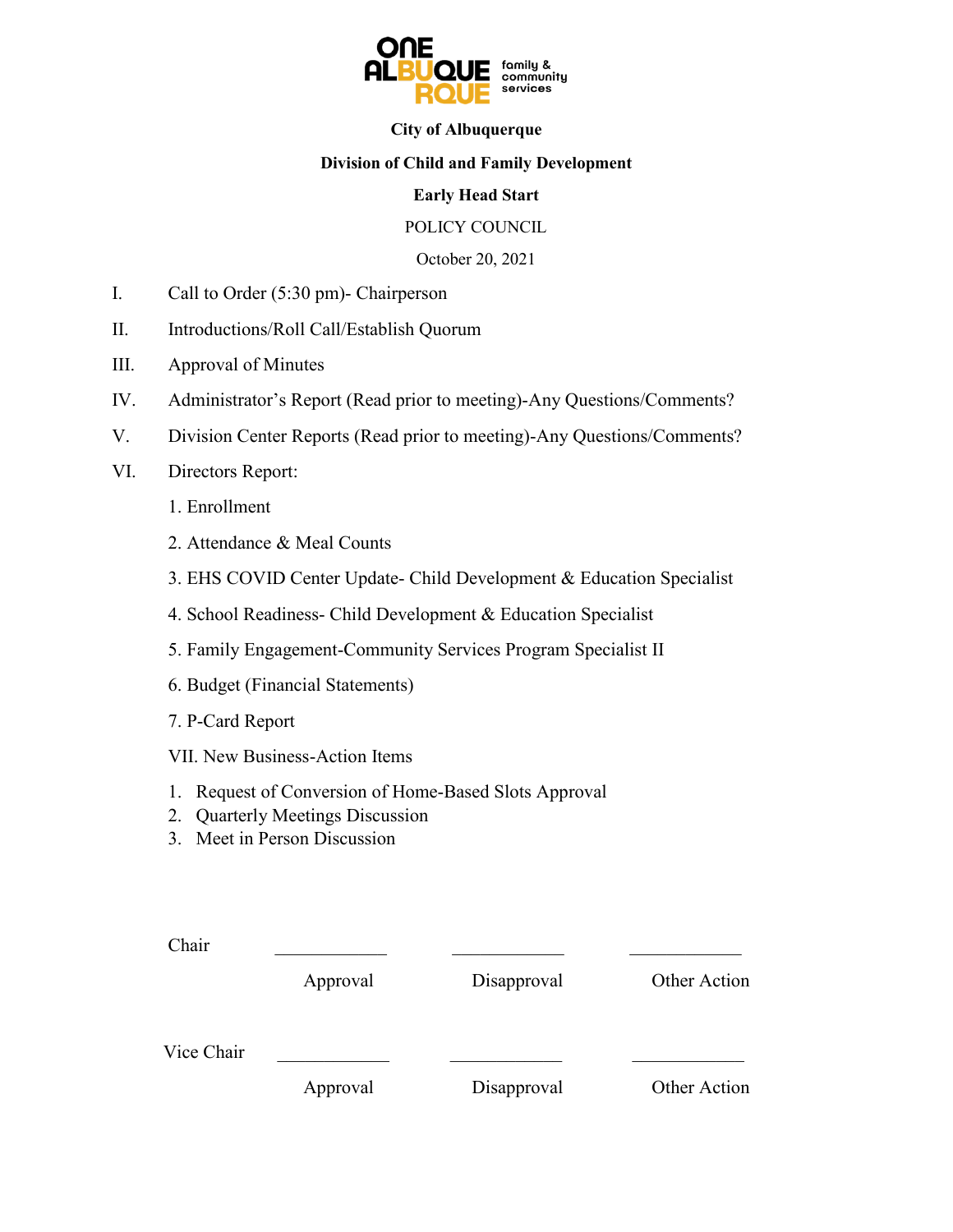

| Secretary                           |                                        |             |              |
|-------------------------------------|----------------------------------------|-------------|--------------|
|                                     | Approval                               | Disapproval | Other Action |
| VIII. Open Forum                    |                                        |             |              |
| IX. Adjournment                     |                                        |             |              |
|                                     | Next Meeting Date: December 15th, 2021 |             |              |
| EHS Policy Council Chair            |                                        |             | Date         |
| EHS Policy Council Vice Chair       |                                        |             | Date         |
| <b>EHS Policy Council Secretary</b> |                                        |             | Date         |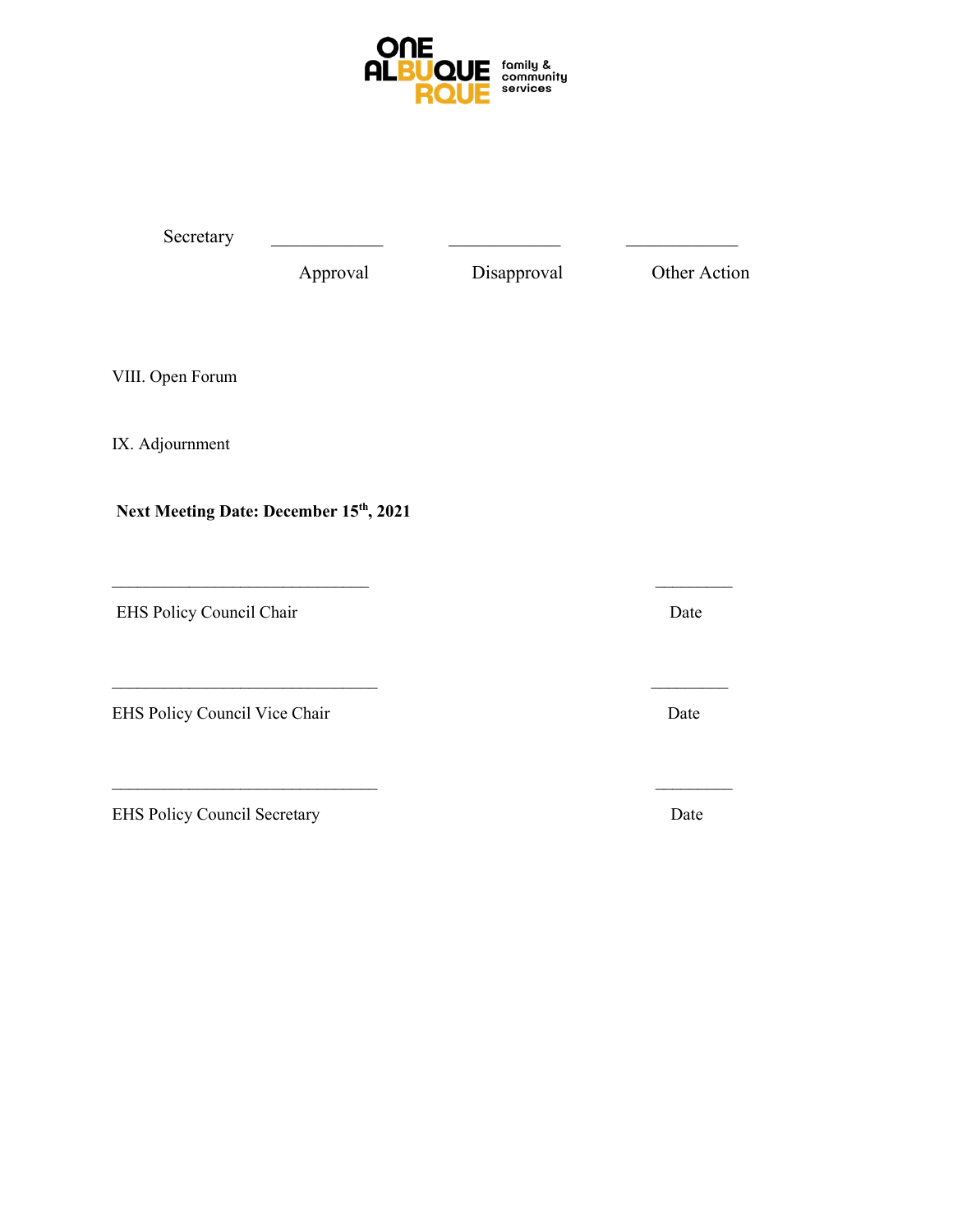

City Of Albuquerque

Department of Family and Community Services

Division of Child and Family Development

Policy Council

Wednesday, September 15, 2021

- 1. Roll Call (Quorum established): Catherine Seat, Karen Lucero/ Community Representative, and COA Staff- Daphne Dubriel/Interim EHS Program Manager, Robi Ruiz, EHS Ed. Specialist, Allison Schacht, Data Manager, Monica Watrin, Intake Coordinator, and Michele Brown, Office Assistant. Meeting was called to order  $\omega$  5:36 pm.
- 2. Approval of Meeting Minutes: Quorum not established at the time.
- 3. Governing Board Report: No report.
- 4. Directors Report: Reporting Period 8/1/2021- 8/31/2021
	- a.) **Enrollment** Total funded enrollment 128. Total reportable enrollment; 62 center based and 11 home based. Vacancies are not reported to the Office of Head Start until the enrollment slot has been vacated over 30 days.
	- b.) **Enrollment Monthly Summary** New Enrollment-families (8), children (9), pregnant moms (0), number of children born (0); total new enrollment (9). Total leaving program (0), - transitioning children (0), pregnant moms giving birth (0), children leaving before turning 3 (0), pregnant moms leaving before having baby (0). Children up-to-date on Immunizations (62), children up-to-date as possible on immunizations (0), children not up to date (10).

**Eligibility Category**- income eligible (45), TANF/SSI (7), Foster Child (3), Homeless 3). Over Income (1), Over 130% (14), Children w/IFSP's (17).

- c.) Attendance-
	- City operated Early Head Start centers classroom attendance rates:

| 81.05%         |
|----------------|
| 57.93%         |
| 69.82%         |
| 90.28%         |
| $0\%$ (closed) |
| $0\%$ (closed) |
| 70.83%         |
|                |

 **Overall center-based program attendance totals- 73.31%; total number of absences 147.**

> d.) **Meal Counts**- Total number of meals for (0-3 years in age), total children served (62), breakfast (441), AM snack (0), Lunch (435), PM snack (343), Dinner (0).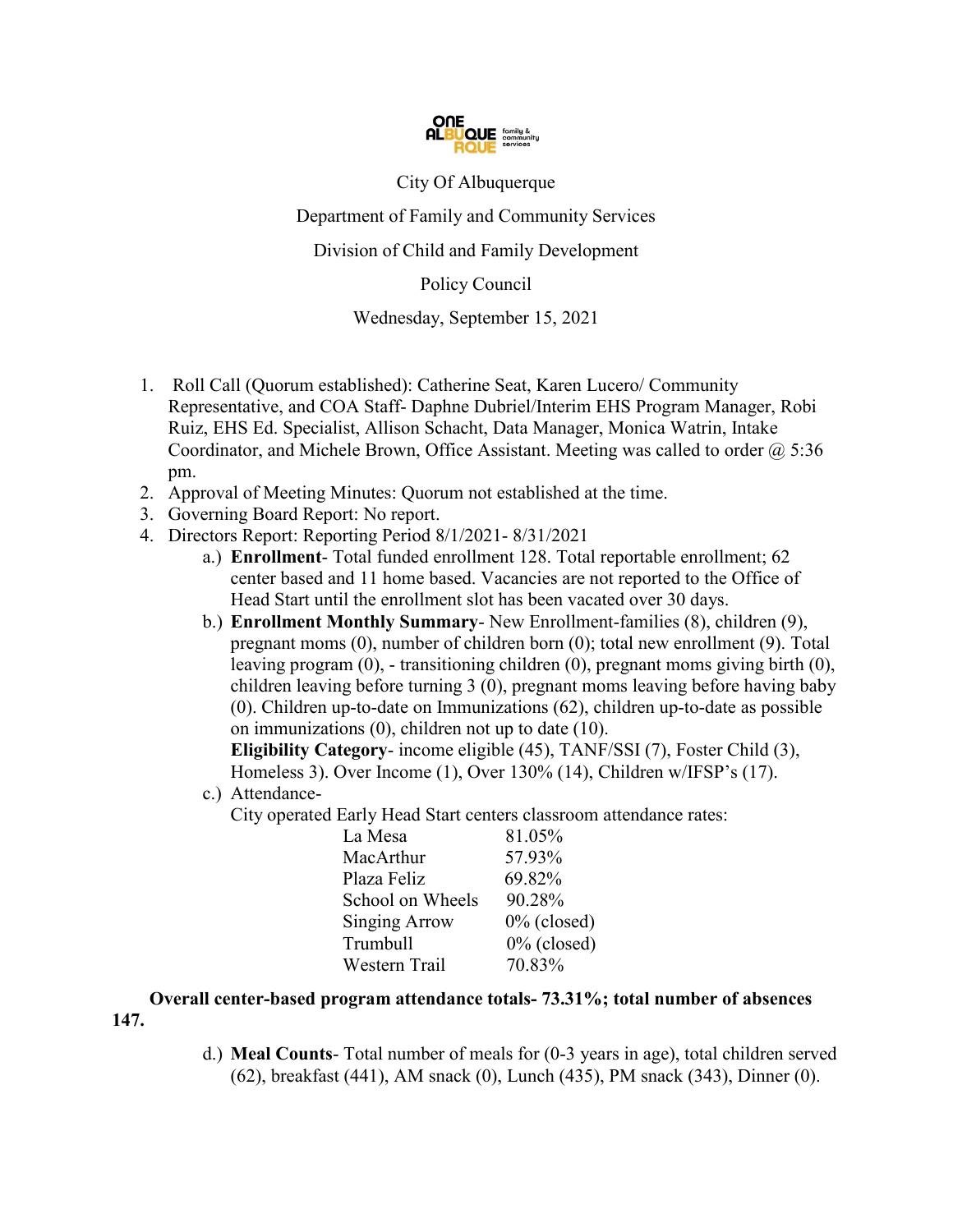e.) **Budget**- Financial statements provided to policy council membership: Federal Grant-year to date (YTD) expenditures \$ 214,062.46 Training/Technical Assistance-(T/TA)-year to date expenditures \$ 9,372.15

#### **\* Overview provided on operating expenditures & column/underspent percentages\***

#### 5. **Discussion**:

- Quorum was established.
- Monica Watrin reported on enrollment. We need to enroll more infants. Monica and office staff have been actively recruiting at several events during the months of July, August, and September. Such events as, CABQ Cruising Back to School, Main Event Outreach, Crossroads for Women Back to School event, and at Rio Grande Food Distribution location. Monica also hands out flyers to outside community agencies such as WIC, Dr's offices, Part C agencies. Daphne also hands out flyers at Barrett House Foundation.
- Allison Schacht reported on attendance and meal counts. Allison reported most common reasons that children are absent. The most common is parent choice.
- Robi Ruiz reported on School Readiness / Pre-service training; All EHS centers were closed the first 2 weeks of August for Pre-service training. Such topics covered was Teaching Strategies, Creative Curriculum I-Cloud, Choosy Kids Nutrition, and Child Abuse and Neglect. We also had Fire Safety training. Parent Teacher Conferences begin September 28<sup>th</sup>.
- Daphne Dubriel reported on Ready Rosie pilot program which started at beginning of the year at 2 centers. Now all 5 centers are using it with 52 registered users as of today. Parents have been very receptive and have positive comments. They are given 1 video a week through an app on their phone. Parent participation will be used as In-Kind.
- Karen Lucero had a question about the P-card purchase report. She wanted to know what the CDA certification charge was for. It was for teacher memberships that are renewed once every 3 years.
- An approval was needed for new hire Rachel Friday as a Teaching assistant. Rachel has an Associates degree in Children, Youth, & Family Development. She has 2 years' experience working at St. Marks. Catherine Seat made a motion for approval. Karen Lucero seconded the motion.
- 6. Adjournment  $\omega$  6:02 pm. Next Meeting Date: October 20<sup>th</sup>, 2021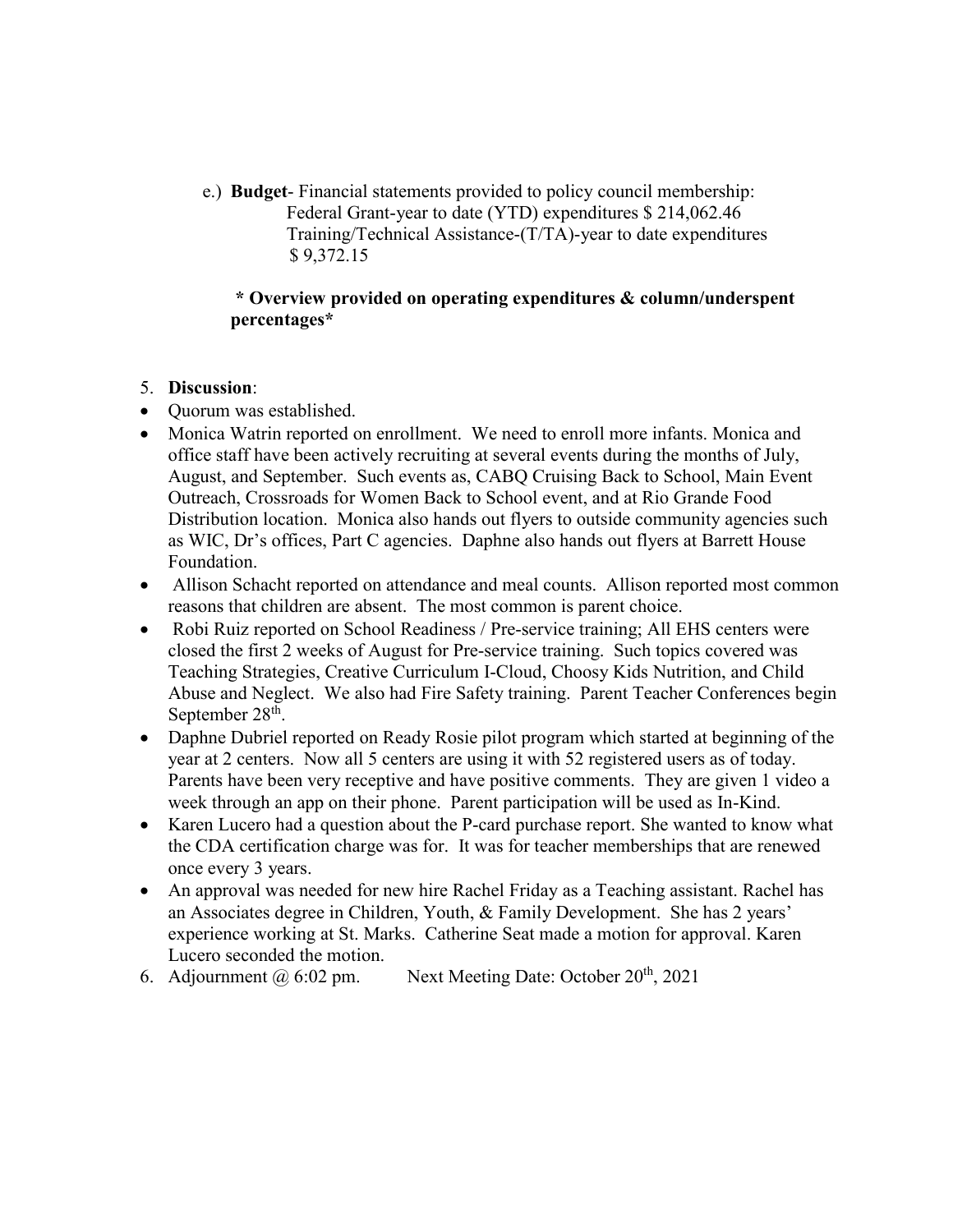

## City of Albuquerque Early Head Start Monthly Program Manager's Report

**Meeting Date: October 20th, 2021 \_\_\_\_\_\_\_\_\_\_\_\_\_\_\_\_\_\_\_\_\_\_**

**Program: Division of Child & Family Development** 

Name of Person Submitting Report: **Daphne Dubriel** 

**Funded Enrollment** 

**Center-Based 104\_\_\_ Home-Based 24\_\_**

**Current Enrollment -** 

**Center-Based 59 \_\_\_\_ Home-Based \_11\_\_\_**

**Explanation, if needed: City of Albuquerque Early Head Start continues to actively recruit and enroll. Parents are choosing to remain on waitlist as COVID cases rise and once they go down they will enroll their children.** 

#### **I. Content Areas**

#### **A. Education:**

- Data Checkpoint were identified for child outcomes and Parent/Teacher Conferences. Conferences were held October 7<sup>th</sup> and 8<sup>th</sup>.
- $\triangleright$  Home visits were conducted at centers, outside playground, or on Zoom following ECECD Safe Practices Guidelines.

#### **B. Support Services (Mental Health and Disabilities).**

- ▶ 45 Day Requirements are in progress with Social-Emotional and Development Assessments being administered to each child within 45 days of enrollment
- $\triangleright$  Transition meetings for children transitioning are conducted within 6 months of child's 3<sup>rd</sup> birthday
- $\triangleright$  Division Leadership is working on getting a Mental Health & Disabilities Program Specialist position in place to provide direct oversight of the Mental health & Disabilities Checklist
- ADA Checklist for each EHS site have been completed
- EHS representative continues to participate in quarterly Metro-Area Transition Meetings

#### **C. Health/Nutrition/Safety:**

- EHS administrative support staff are faxing Release of Information consent forms to medical and dental providers for Well-Child Checks, Dental Screen and updated immunization records in efforts of receiving records in accordance with 90-day deadline**.**
- All centers are following the ECECD Safe Practices Guidelines**.** Daily COVID screening questions are asked daily with temps being checked of all children, staff and visitors.
- > All centers continue to follow CACFP guidelines
- $\triangleright$  All centers continue to complete monthly nutrition activities
- Program has conducted Family Team Meetings to ensure we are able to meet the specialized dietary and/or health related need of children requiring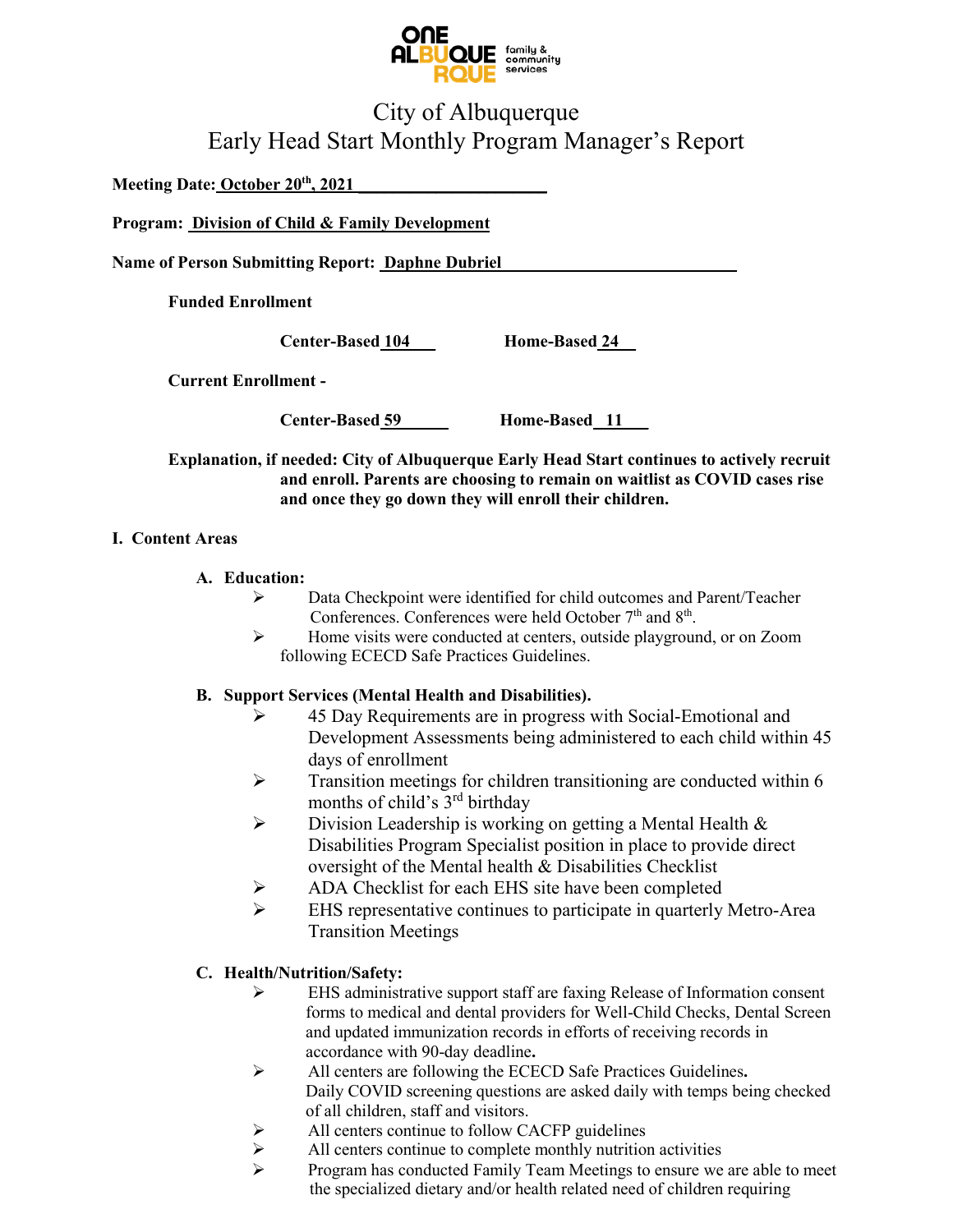accommodations.

 $\triangleright$  Administrative staff participant in the weekly state calls with Secretary Groginsky to stay abreast of COVID safe practices and ECECD guidelines

#### **D. Family and Community Partnerships**:

- $\triangleright$  The division continues to actively establish partnerships with community service providers
- All centers continue providing Monthly Center Parent Meetings
- $\triangleright$  Monthly Socializations continue for the Home-Based Program<br>  $\triangleright$  Centers conducted site elections to identify a President. Vice-Pr
- Centers conducted site elections to identify a President, Vice-President and Secretary. New appointments will attend first meeting this month.
- $\triangleright$  The Division continues to participate in Community Outreach events to recruit children and families into the program.
- Division Leadership has update MOU with CNM and is in progress of establishing an MOU with SIPI College.
- $\triangleright$  Division Leadership has agreed to partner with YDI in supporting their educators in obtaining a Child Development Associate (CDA).

#### **E. Program Design: Management & Administration**

- $\triangleright$  Program currently working with OHS on corrective action measures resulting from the (2) areas of non-compliance and (1) area of concern identified in the Focus Area 2 results.
- Division Leadership continues to work with the C-Series and M-Series Unions in attempts to negotiate MOU's to meet minimum education requirements of accreditation body.
- $\triangleright$  Division Leadership is in conversation with the OHS on converting (12) EHS Home-Visiting slots to (8) EHS Center-Based slots to be located at Barelas CDC
- The OHS has launched a "Road to 100" focus with the intention being all grantees move swiftly towards full enrolment.

#### **II. New Hires as of October 1, 2021**

**EHS Center-Based:** N/A This reporting period

**EHS Home-Based:** N/A This reporting period

#### **II. Involuntary Terminations (Closed Session Discussion): (Non-Seated PC Members & Staff Excluding Division Manager are Excused when Applicable)**

| <b>EHS Center-Based:</b> | N/A This reporting period   |
|--------------------------|-----------------------------|
| <b>EHS Home-Based:</b>   | $N/A$ This reporting period |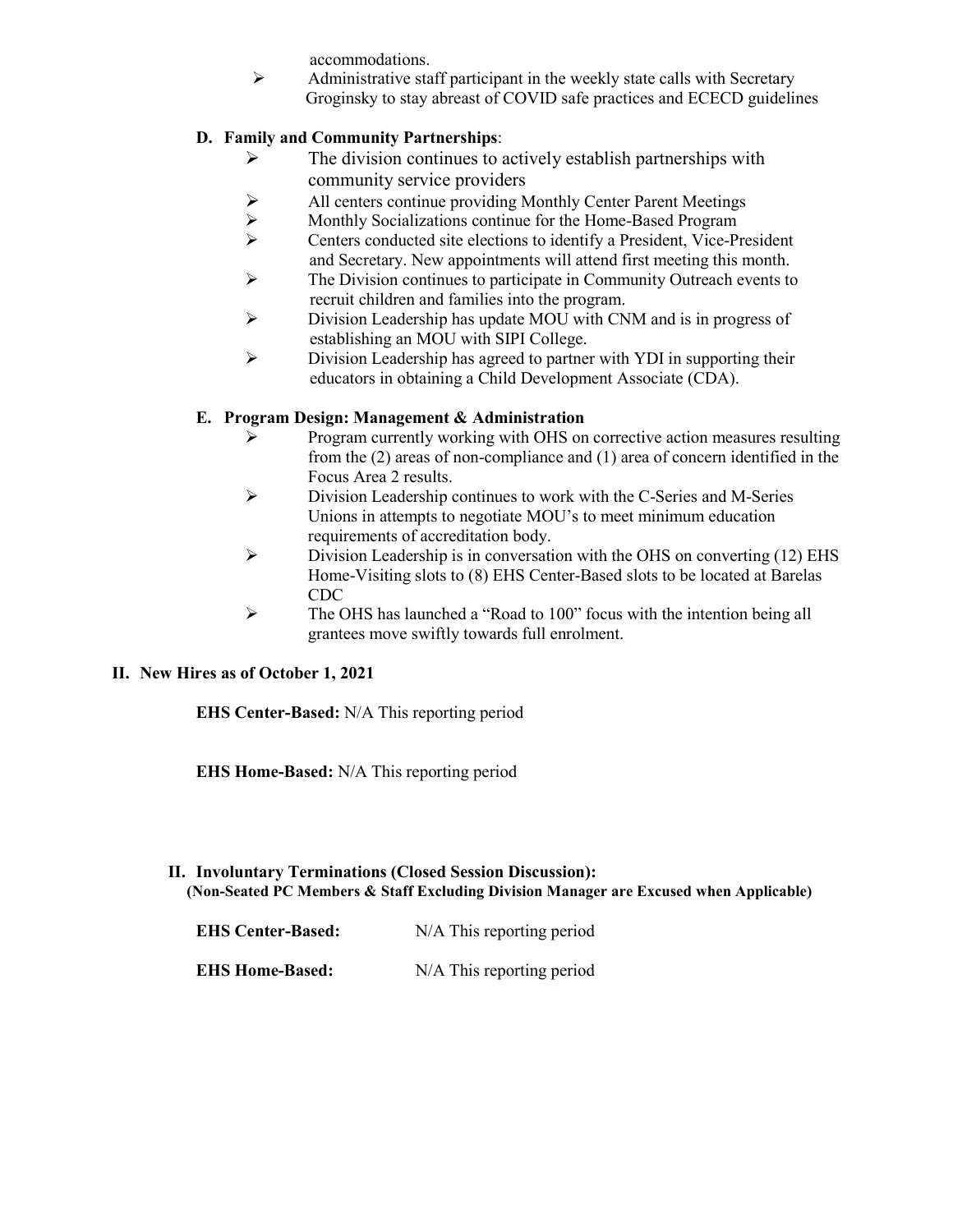



## **EARLY HEAD START Home-Based Report Form**

**Reporting Period: September 2021 Submitted by: Valarie Ramirez, Home Visitor**

#### **Home Based:**

**Visits are conducted in person, indoor, or outdoor open spaces (weather permitting) with families who are COVID symptom free. Visits are done weekly focusing on Child Development utilizing the Parents as Teachers home based curriculum and Family Outcomes using the PFCE Framework.** 

**One particular activity done in the month of September was called "Basket of balls: Controlling actions and matching", this activity focused on the child's Perceptual, Motor, and Physical Development. I took I brought several balls of different colors, textures and sizes, mom brought out tall laundry basket and we both took a turn to toss a ball into the basket. We told child it was their turn and child then tossed the ball into the basket from about 4 ft away and made it into the basket. Child took several tries to make the balls into the basket and made most balls into the laundry basket while both mom and I clapped and cheered child on. Next mom and I used green frog Velcro balls and mitts to toss balls to one another, I then placed the mitts onto child's hands and showed child how to "open..close" their hands and arms in order to catch the ball. Child practiced several times while mom told child "ready...open...now close!" Mom asked child what colors were on the balls and child was able to correctly identify the colors.**

**Another activity in September was called "Clips and Tongs: Pinching and Squeezing", this activity focused on the child's Perceptual, Motor, and Physical Development (fine motor). I brought with me small easy to squeeze tongs and several different sized clips as well as different objects for child to try to pick up. Mom showed child how to use the tongs first by picking up a small blue pom pom. Mom gave child the tongs and asked child to try, child held the tongs in their hand then used other hand to try and close the tongs in order to pick up the pom pom. Mom showed child again and we encouraged child to squeeze their hand in order to close the tongs. Child placed their hand at the very bottom of the tongs and squeezed the tongs together and was able to pick up the pom pom. Mom then encouraged child to "pick up the purple then yellow pom pom". Each time the child picked up another object the child's hand went further up on the tongs and child was able to use them 'properly' and successfully able to pick up each object. Child picked up all the objects and placed them into the plastic jar then dumped them out and repeated the process several times. Mom then showed child how to squeeze the clip and clip it onto the rim of the plastic jar, child was unable to squeeze the larger clips however, was able to squeeze the small clip open and onto the rim of the plastic jar.**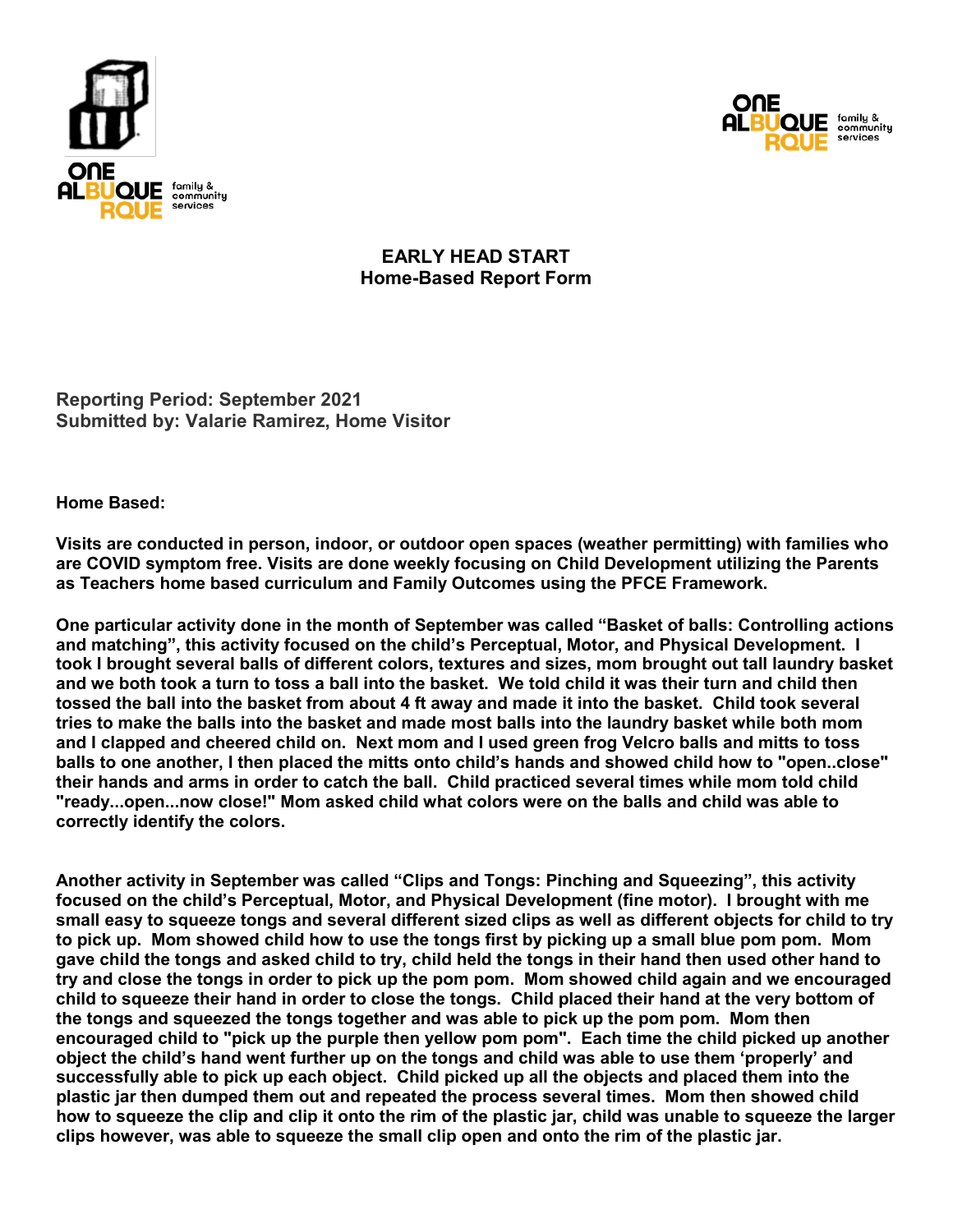**September 2021 Socializations:**

**September 15th – Oral Health Presentation with Mariela Leyba from NM Department of Health - Domain(s): Perceptual, Motor, and Physical Development (Fine Motor). PFCE – Family Well-Being. 0 - attended.** 

**September 30th – A Day of Gross Motor Play - Domain(s): Perceptual, Motor, and Physical Development 0 - attended.**

**Discussed Policy Council with families – have one client that is considering, will encourage client to attend October's meeting.**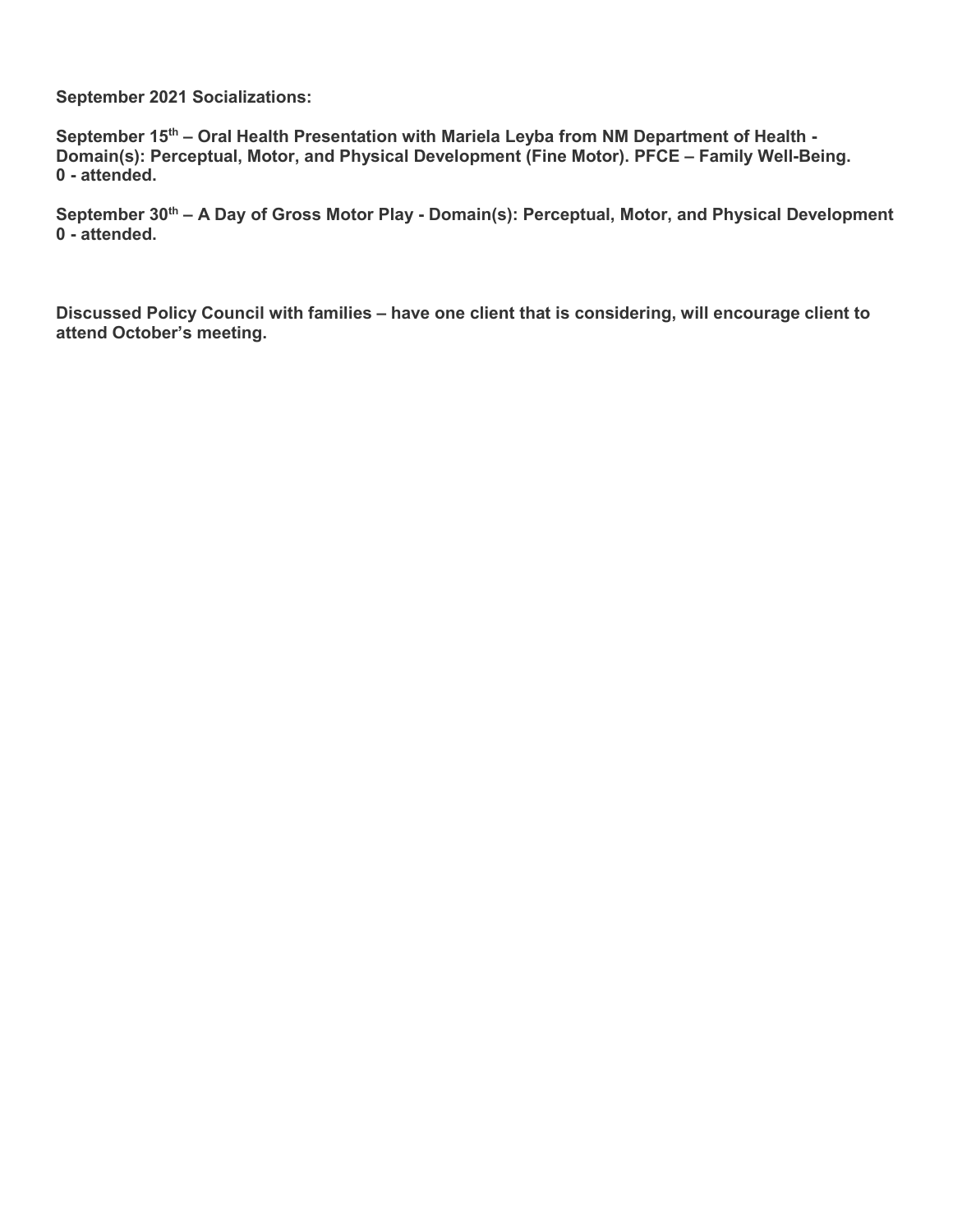



#### **EARLY HEAD START Center-Based/Home-Based Report Form**

**Center: La Mesa EHS Reporting Period: September 2021 Submitted by: Jessica Walton- Teacher**

#### **Activities at Center:**

During the month of September, La Mesa EHS had a child that aged out. The next week we had another child start.

We have been using the Tadpoles program to send daily sheets to parents. We have received feed back from parents and they love it. They are happy that they can receive videos and pictures from how their child's day went.

With Covid and new children starting, we have had to do virtual transitions instead of in person. Parents enjoy being able to see how their child's first day is going even with them not being able to be in the classroom.

The children have enjoyed playing outside since the weather has not been to hot. One of the trees that hangs into the playground, has started dropping Acorns. The children have started to search for them on the ground. The children have enjoyed exploring with them.

#### **Parent Committee Meetings/Socializations:**

Our center meeting was held on September 21, 2021 at 2:00 PM outside at the center. The meeting was held by Frances Gonzales (Head Teacher). During the meeting we handed out sign up sheets for anyone who wanted to nominate themselves to be a part of the policy council representation. At that time, no parents had volunteered. We did have two parents that were interested but wanted to attend a policy council meeting before they volunteered. Once they decide if they would like to join or not we will then hold a voting. We talked about the Parent Conferences coming up. We will schedule to have another meeting in October.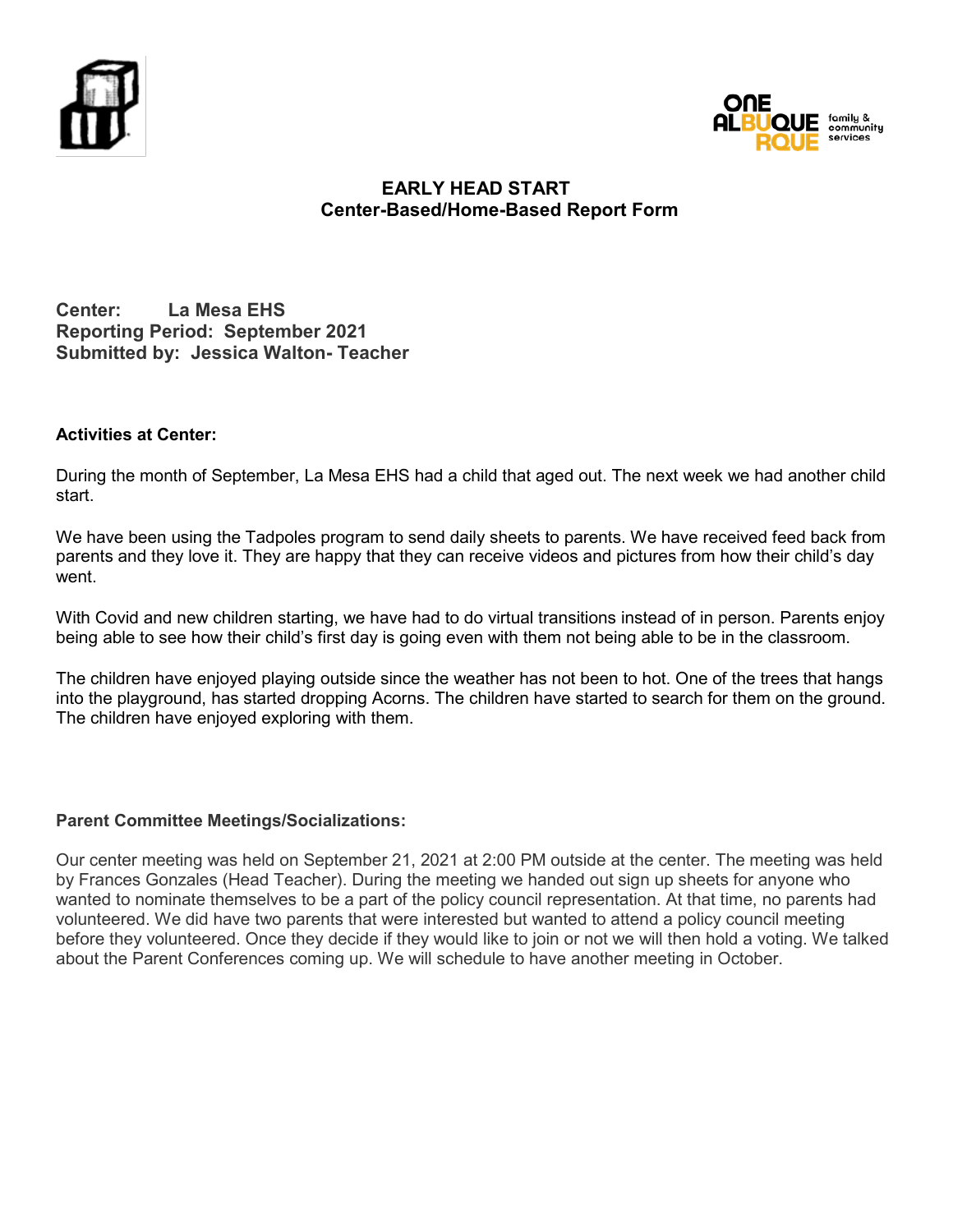



#### **EARLY HEAD START Center-Based Monthly Report Form Due the 1st Friday Each Month**

**Center Name: Mac Arthur EHS Reporting Period: September 1-30, 2021 Submitted by: Maria Chacon- Head Teacher**

#### **Center-Based Activities:**

This month the children got to play with the new playground equipment. We are still practicing social distancing and are practicing using masks on the children. Parents were encouraged to volunteer time in the classrooms and at our playground clean up day which took place on September 17, 2021.

In the toddler room, the theme continued to be about dinosaurs. The children took the dinosaurs outside and buried them in the sand. They built homes for the dinosaurs with blocks and legos. They children sang and danced to "Dinosaur Stomp" and read the book "Dinosaurs Roar." The children also cooked for their dinosaurs and used green playdough to make dinosaur food. The toddler room worked on improving their fine motor skills by cutting with scissors, playing with playdough, beading, stacking up small blocks, and using their spoons. Ready Rosie videos were sent home for the parents to view and practice with their children to help them improve their fine motor skills at home.

The infant room's theme was farm animals. The children in the infant room played with farm animals and made farm animal noises. The sang "Old Mac Donald" and read "The Big Red Barn." The children used the farm animals to paint foot prints on paper. Farm animal puzzles were put out in the infant room. Teachers worked on improving the children's social-emotional skills. The children's feelings were labeled by the teacher and when they cried the teacher reminded them they were ok. The teacher also spoke to the children during meal times and at diaper changing time to build their relationship. Ready Rosie videos were sent home for parents to work on improving their child's socialemotional skills as well.

Both classrooms incorporated the Choosy Kids curriculum enhancement into their lesson plans that helps the children keep active by dancing and moving around. A take home project called family collage was sent home for the children to do with their parents.

#### **Parent Center Committee Meetings:**

Our parent center committee meeting was held on September 10, 2021 at 2pm at the center. The meeting held was given by Catherine Seat, site President. She spoke to the parents about joining the policy council, the benefits of attending and joining the policy council meetings, and when, where, and times the meetings were each month. Parents at the meeting agreed for Maria to ask the parents who did not attend the meeting, if they wanted to nominate anyone to become site president. Yenny C. and Jolene G. nominated themselves for the next site president. A ballot was created with both names and parents voted. Nine out of ten parents vote. Yenny C. is the new site President with five votes and Jolene G. is site Vice President with four votes.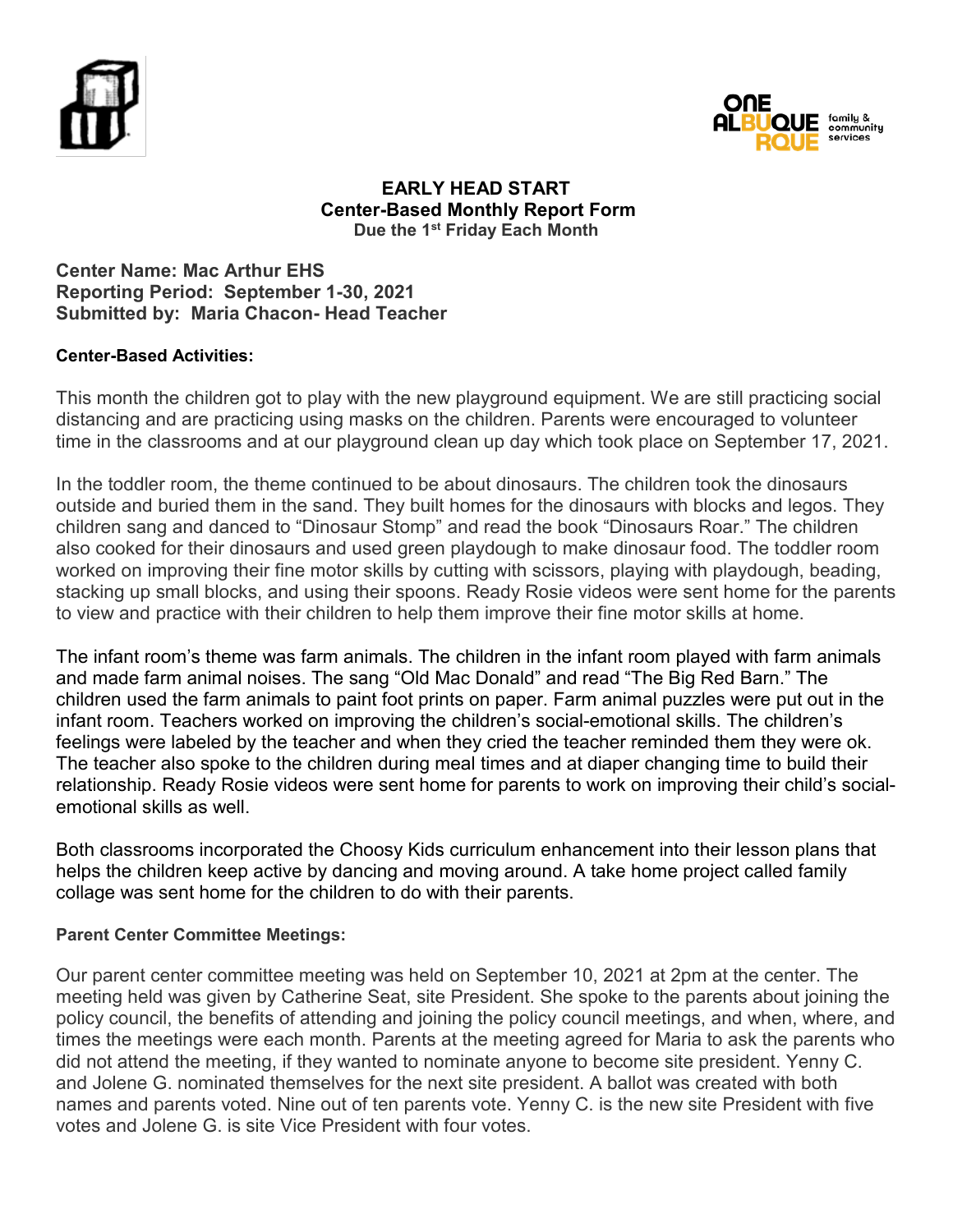



#### **EARLY HEAD START Center-Based/Home-Based Report Form**

Site/Center: Plaza Feliz Early Head Start Reporting Period: September 2021 Submitted by: Mona Makvandi; Head Teacher

## **Activities at Center:**

In September we welcomed a new family to our One's class.

Our classrooms play this month explored farm life and fall. The children explored different art media and teachers introduced farm animals and their sounds. Children we read a variety of books such as "Mouse's First Fall" and "Leaf Man". We also sang "Five Little Leaves" and "Old Mac Donald". The children explored our new outdoor equipment which includes a bridge, tunnel, balance beam, and steps.

## **Parent Committee Meetings/Socializations:**

We held a parent meeting on September 28<sup>th</sup> at 2pm. Diedra was nominated herself and Ernestina approved and Isela seconded it. All parents were informed of the nominations that did not attend the meeting and no other parents were interested in participating.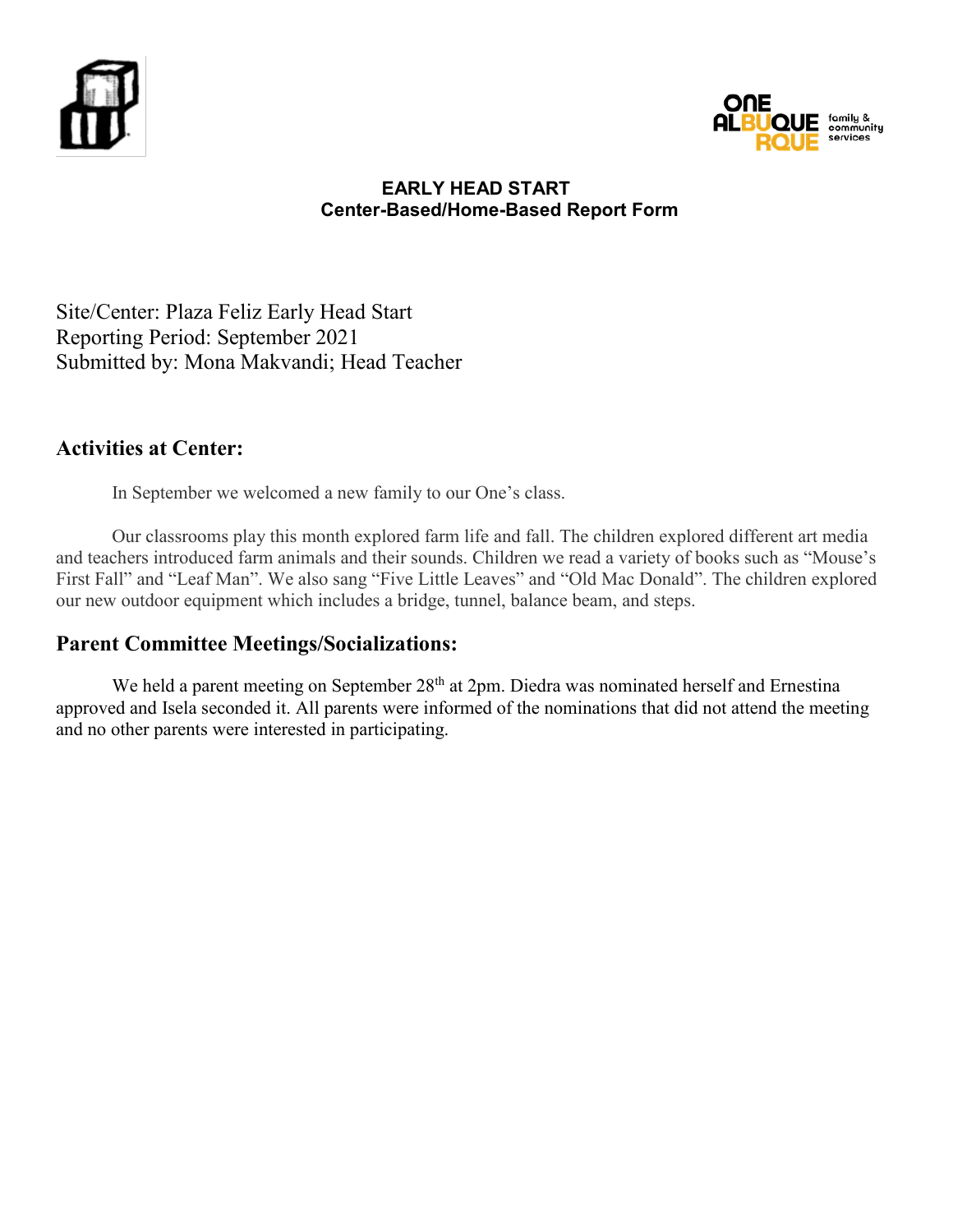



#### **EARLY HEAD START Center-Based/Home-Based Report Form**

**Center:** Singing Arrow Early Head Start **Reporting Period:** September 2021 **Submitted by:** Yvette Ortiz Teacher

**Activities at Center:** Staff are currently helping at other centers. Center is currently closed due to lack of

enough children on waitlist to enroll in center.

**Parent Committee Meetings/Socializations:**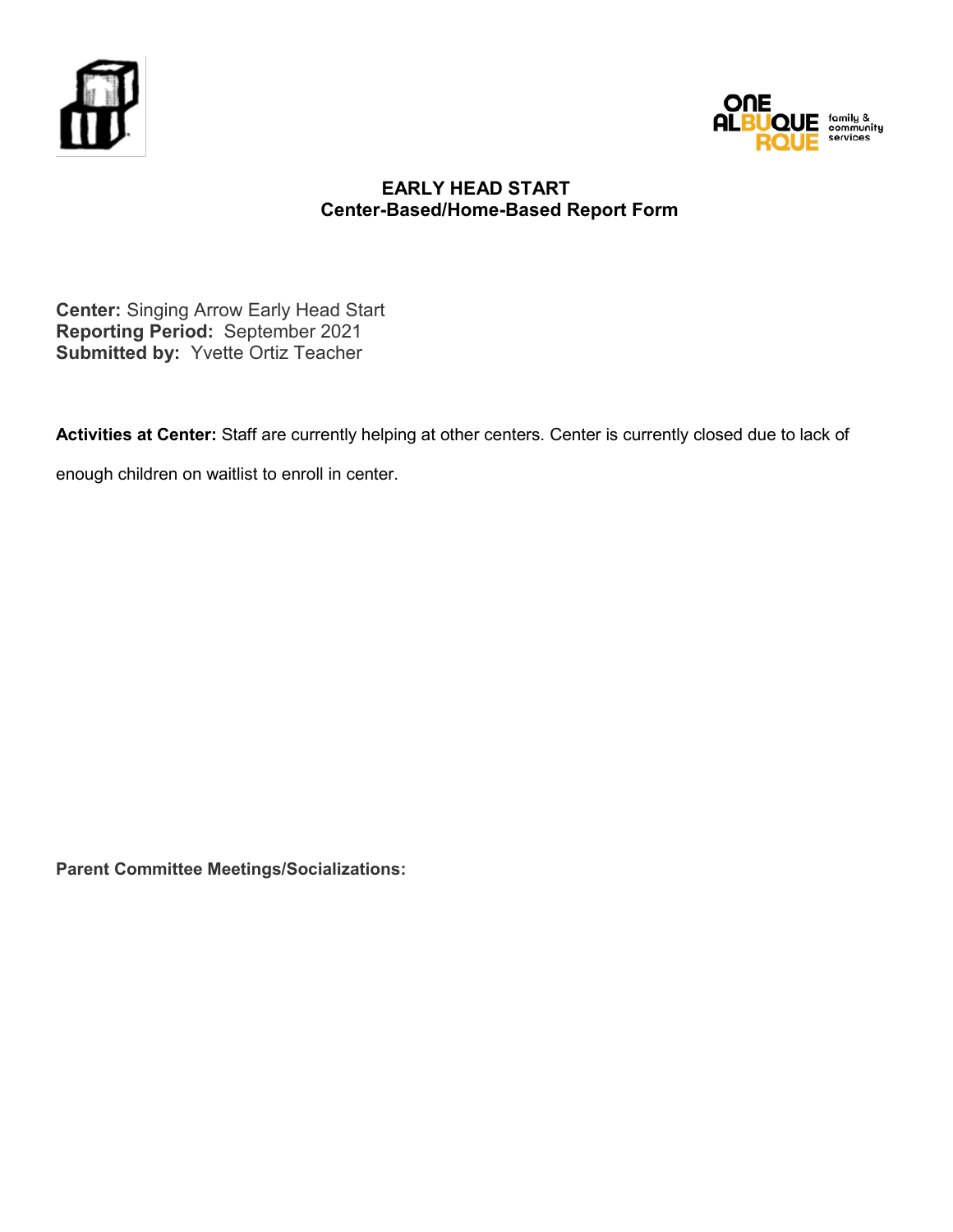



#### **EARLY HEAD START Center-Based Monthly Report Form Due the 1st Friday Each Month**

**Center Name: School on Wheels EHS Reporting Period: September 2021 Submitted by: Bernice Johnson, Head Teacher**

### **Center-Based Activities:**

Kids returned on September  $10<sup>th</sup>$ , after being quarantine for 10 days after a positive case. Children and staff are doing fine and the center is back in session.

One of the toddlers aged out and we said our goodbyes. Then a child from the infant room started in the toddler room. It was an easy transition. A child in the infant room started and she did a really good job. Children are doing well at meeting some of their goals. They is more communication going on amongst the toddlers. It is a pleasure to listen to their conversations.

Our infants are doing well, they are meeting their milestones. A child that understood the Dine' (Navajo) language started and it is a pleasure that I can talk to her in Dine' (Navajo) Language. Mom was very pleased to hear that her child would be exposed to her Native language at school.

## **Parent Center Committee Meetings:**

## September 9<sup>th</sup>, 2021

The discussion was on Ready Rosie. Parents were presented with a power point on how work with Ready Rosie and how important the feed backs are to the teachers. Discussed Policy Council and parent Lauren F nominated herself. All parents that weren't at the meeting were told of Laurens nomination and were asked for their approval or denial of her nomination. 8 parents voted for approval for Lauren F to represent SOW EHS. Two parents were in on the meeting and voted yes for approval and that they are fine with Lauren F. representing SOW EHS on the Policy Council Board.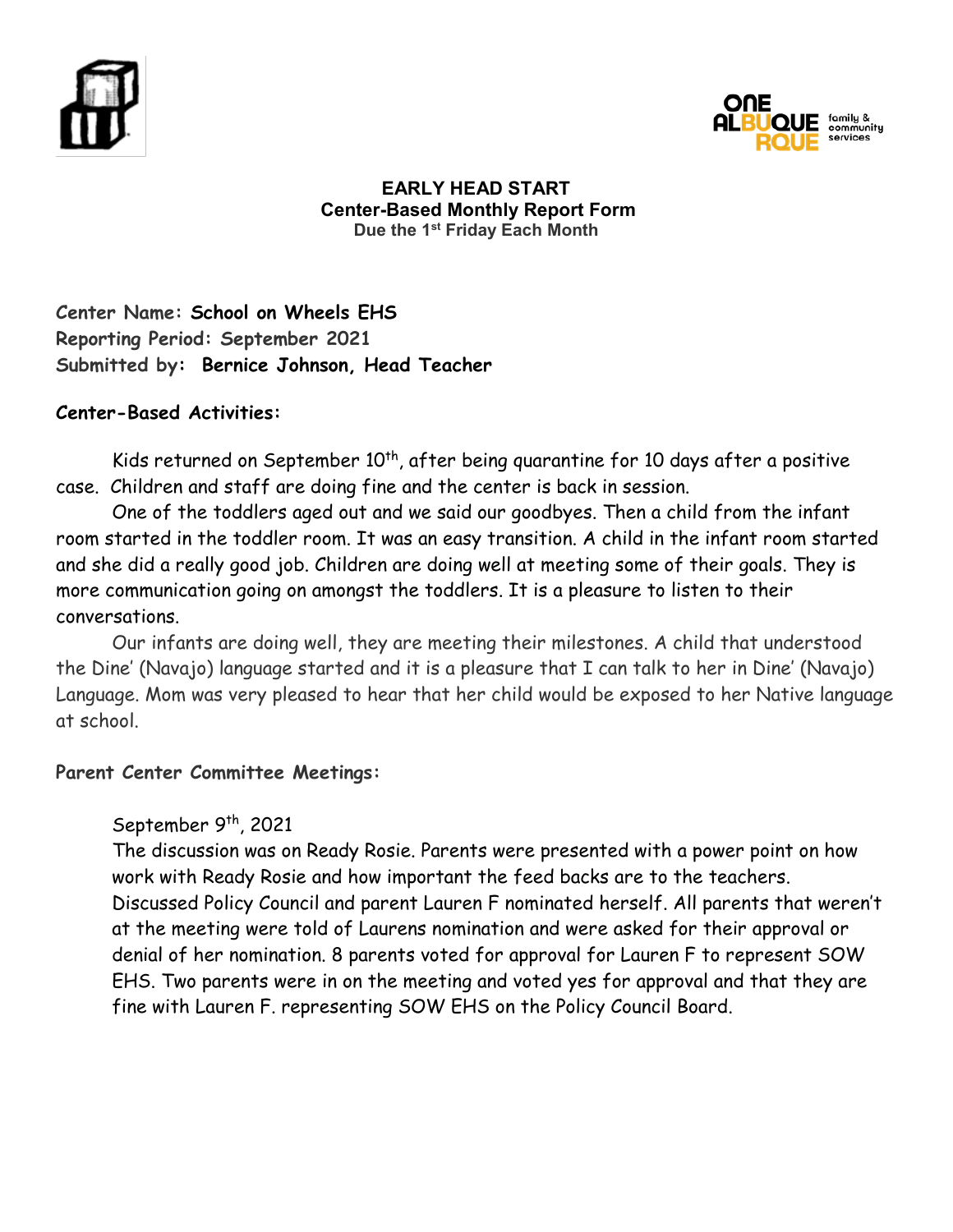



## **EARLY HEAD START Center-Based Monthly Report Form Due the 1st Friday Each Month**

**Center Name: Western Trail Early Head Start Reporting Period: September 1-30, 2021 Submitted by: Diane Y. Archibeque, Head Teacher**

#### **Center-Based Activities:**

**Infant Indoor Play** – This month the teachers and infants did a lot of dancing. The teachers and infants focused on Choosy Hears Track 3. The teachers used the Choosy Music CD to play the song "Choosy Hears" they participate with the infants emphasizing the movements and vocabulary in the song. The teachers and the infants also sang and danced to "Baby Shark" the teachers showed the infants the dance moves to the song. The teachers also Read-Aloud my first body. The teachers introduced the face parts of the body by touching each part of the face and telling the infants which part of the face it was. Then the teachers used a doll to show the face parts of the doll. The teachers sang "Head, Shoulders, Knee, and Toes.

**Infant Outside Play –** The teachers got physical by playing "Squeezing Sponges" they prepared a tray with many sizes of sponges that were easy for the infants to handle and a small amount of water for the infants. The teachers invited the infants to the water tray and showed them how to use the sponges to soak up the water and squeeze it out. The teachers observed the infants as they played with the sponges at the water tray and talked with them about what they were doing. The infants soaked up the water and put the sponges in their mouth most of the time.

**Toddler Indoor Play** – This month the teachers and the toddlers focused on language and literacy. They did the "Family Picture Walk" the teachers had the families bring in family pictures and then the teachers hung up the pictures on our family tree. The teachers sat with the toddlers at the display of the family tree and engaged the toddlers in conversation. They did this by pointing to the toddler's family picture and asking them questions about the photos like who was in the family photo. Throughout the day the teachers referred to the photos especially in the morning when the toddler was feeling anxious about being away from his/her family. The teachers connected with music and movement with the toddlers by using "Sing & Move. The teachers introduced the children to the song "My Thumbs Go Up, Up, Up" they sang the song several times to the toddlers. Then the teachers showed the toddlers the movements to the song while they sang the song together. The teachers sang the song in a normal voice, then in a whisper, then with no sound just the movements. The toddlers laughed and some of them could not do it with no voice.

**Toddler Outside Play** – This month the teachers and the toddler's practice using their gross and fine motor skills by painting. Some of the toddlers used spray bottles to spray onto a large piece of paper that was hanging up on the fence. They used colored water that was in spray bottles. Other toddlers used paint with water and a paintbrush to make their picture. The teachers use the new balance beams to balance on. The teachers were outside and put a big red dot on the far end of the beam, and then the teachers demonstrated how to step onto the beam and walk slowly while controlling their body. The teacher's invited the children to walk across the beam toward the dot at the end. The teachers offered support to the toddlers that needed the help.

**Parent Center Committee Meetings –** Our parent center committee meeting was held on September 27, 2021 at 3:30pm virtual. The meeting held was held by Stephanie Pickup, site president. She spoke to the parents about joining policy council, the benefits of attending policy council meetings, and when, where, and the times of the meetings each month. A ballot was created by head teacher/director Diane Y. Archibeque with both names of parents that are interested in becoming site president and parents voted. Eleven out of eleven parents vote but one vote was not counted due to no signature. Lanetta H is the new site president with seven votes and Hilliary L is site vice president with three votes.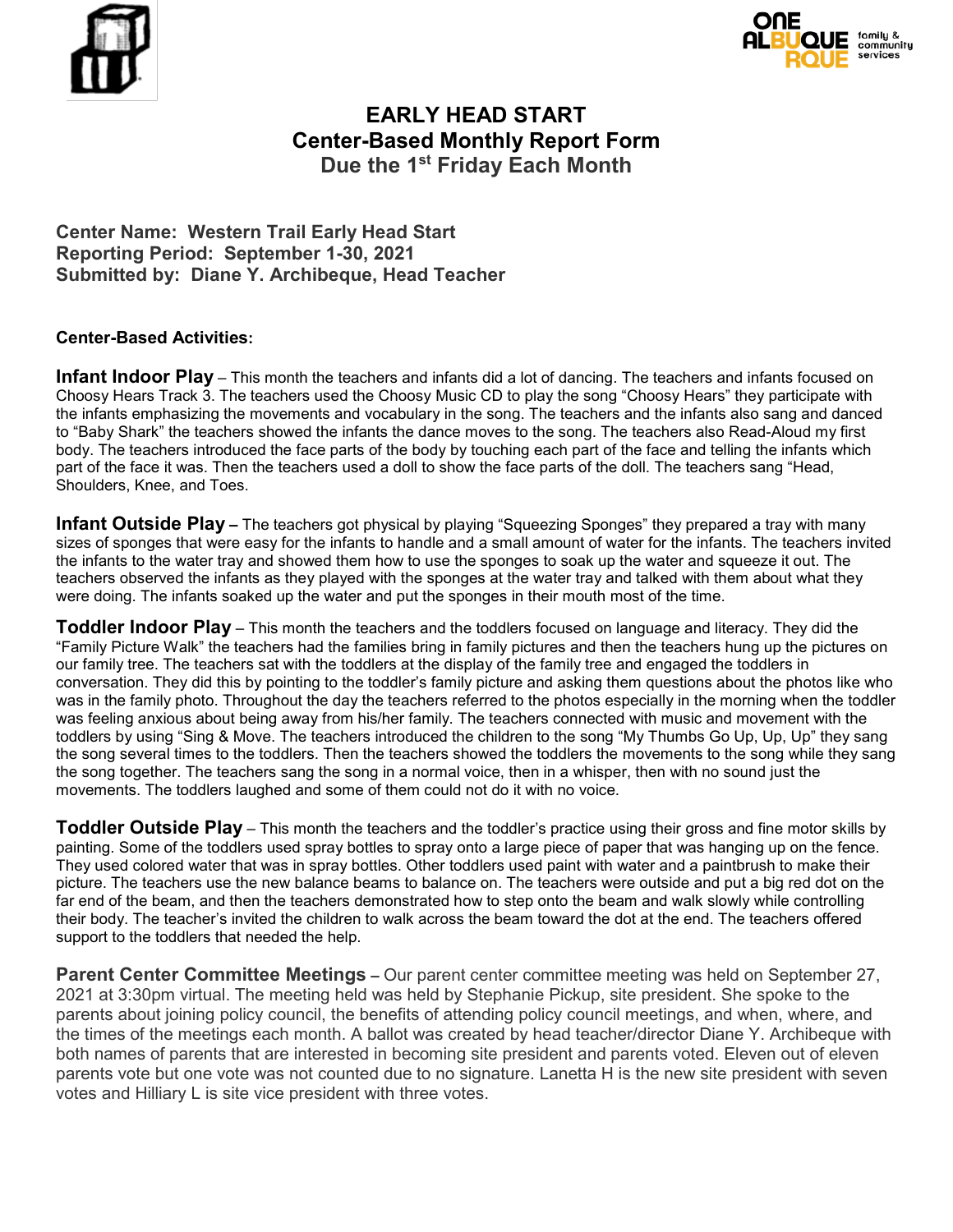

# City of Albuquerque Early Head Start Caseload/Enrollment Report 9/30/21

| <b>Enrollment</b>                                         |     |
|-----------------------------------------------------------|-----|
| <b>Total Funded Enrollment:</b>                           | 128 |
| <b>Total Actual Enrollment:</b>                           | 69  |
| Children Withdrawn & Dropped (last 30 days):              |     |
| Total Reportable Enrollment (actual + withdrawn/dropped): | 70  |
| Total Deficit:                                            | 58  |

#### **Program Snapshot**

|                           | Home based Centers |     | <b>ALL</b> |
|---------------------------|--------------------|-----|------------|
| <b>Funded Enrollment:</b> | 24                 | 104 | 128        |
| <b>Enrollment:</b>        | 44                 | 59  |            |
| Defficiency:              | 10                 | 45  | 58         |

#### **Caseload: 12 slots per home visitor Home Based Detail**

|                | <b>Caseload</b> |                  |                 |          |            | Left in Last   Reportabl |         |                |
|----------------|-----------------|------------------|-----------------|----------|------------|--------------------------|---------|----------------|
| <b>FDF</b>     | <b>Capacity</b> | <b>HB Family</b> | <b>HB Child</b> | Pregnant | Due date   | 30 Days                  | e Total | <b>Deficit</b> |
| <b>Valarie</b> | 12              |                  | 10              |          | 12/19/2021 |                          |         |                |
| Home           |                 |                  |                 |          |            |                          |         |                |
| <b>Visitor</b> |                 |                  |                 |          |            |                          |         |                |
| <b>Vacant</b>  | 12.             |                  |                 |          |            |                          |         | 12             |
|                |                 |                  |                 |          |            |                          |         |                |
| <b>Total</b>   | 24              |                  | 10              |          |            |                          | 11      |                |

\*1 additional child has been assigned but not yet visited so they can't be counted

| <b>Center Detail</b> |              |                 |              |                   |                  |                |  |  |  |  |  |
|----------------------|--------------|-----------------|--------------|-------------------|------------------|----------------|--|--|--|--|--|
|                      |              | <b>Enrolled</b> | Left in Last | <b>Reportable</b> | <b>Pending</b>   | <b>Current</b> |  |  |  |  |  |
| <b>Ctr Detail</b>    | <b>Slots</b> | <b>Children</b> | 30 Days      | <b>Total</b>      | <b>Placement</b> | <b>Deficit</b> |  |  |  |  |  |
|                      |              |                 |              |                   |                  |                |  |  |  |  |  |
| La Mesa              | 8            | 8               |              | 8                 |                  |                |  |  |  |  |  |
| <b>MacArthur</b>     | 16           | 10              |              | 10 <sub>l</sub>   |                  | 6              |  |  |  |  |  |
| <b>PlazaFeliz</b>    | 16           | 16              |              | 16                |                  |                |  |  |  |  |  |
| <b>SOW</b>           | 16           | 13              |              | 14                |                  | 2              |  |  |  |  |  |
| <b>Trumbull</b>      | 24           |                 |              |                   |                  | 24             |  |  |  |  |  |
| <b>W. Trail</b>      | 16           | 11              |              | 11                |                  | 5              |  |  |  |  |  |
| <b>Singing</b>       |              |                 |              |                   |                  |                |  |  |  |  |  |
| <b>Arrow</b>         | 8            | $\Omega$        |              |                   |                  | 8              |  |  |  |  |  |
| Total                | 104          | 58              |              | 59                |                  | 45             |  |  |  |  |  |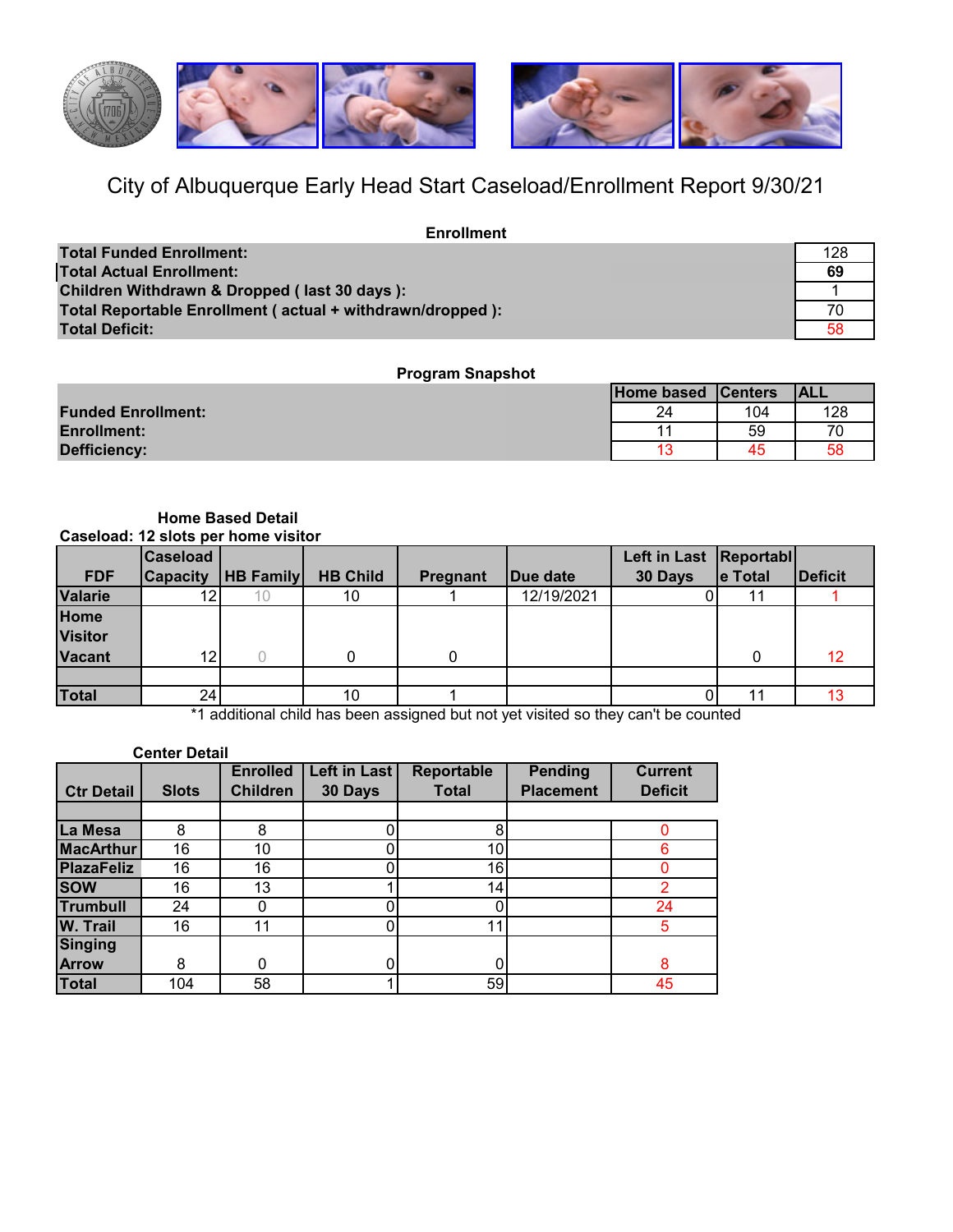9:10 am 10/6/2021

**City Of Albuquerque EHS**

#### **City Of Albuquerque EHS**

#### E25745 **2371 - CACFP Reimbursement Summary**

Program Term: EHS 2021-2022, Program Option: Standard Full Day

Attendance Date: 9/1/2021 - 9/30/2021

Operating .<br>Days CACFP Free CACFP Reduced CACFP<br>Paid Breakfast | AM Snack | Lunch | PM Snack | Supper **EHS 2021-2022 Douglas MacArthur** Infant 21 2 0 0 33 0 33 29 0 Toddler 21 8 0 0 104 0 117 88 0 **Douglas MacArthur** 42 10 0 0 137 0 150 117 0 **La Mesa** Toddler 21 9 0 0 135 0 135 117 0 **La Mesa** 21 9 0 0 135 0 135 117 0 **Plaza Feliz** Toddler 21 9 0 0 119 0 123 73 0 Twos | 21 | 8 | 0 | 0 | 108 | 0 | 127 | 103 | 0 **Plaza Feliz** 42 16 0 0 227 0 250 176 0 **School On Wheels** Infant 15 6 0 0 17 0 17 12 0 Toddler 15 9 0 0 95 0 94 88 0 **School On Wheels** 30 14 0 0 112 0 111 100 0 **Western Trail** Infant | 21 | 3 | 0 | 0 | 12 | 0 | 12 | 7 | 0 Toddler 21 8 0 0 140 0 144 101 0 **Western Trail | 42 | 11 | 0 | 0 | 152 | 0 | 156 | 108 | 0 City Of Albuquerque EHS** 177 60 0 0 763 0 802 618 0 **Report Totals | 177 | 60 | 0 | 0 | 763 | 0 | 802 | 618 | 0**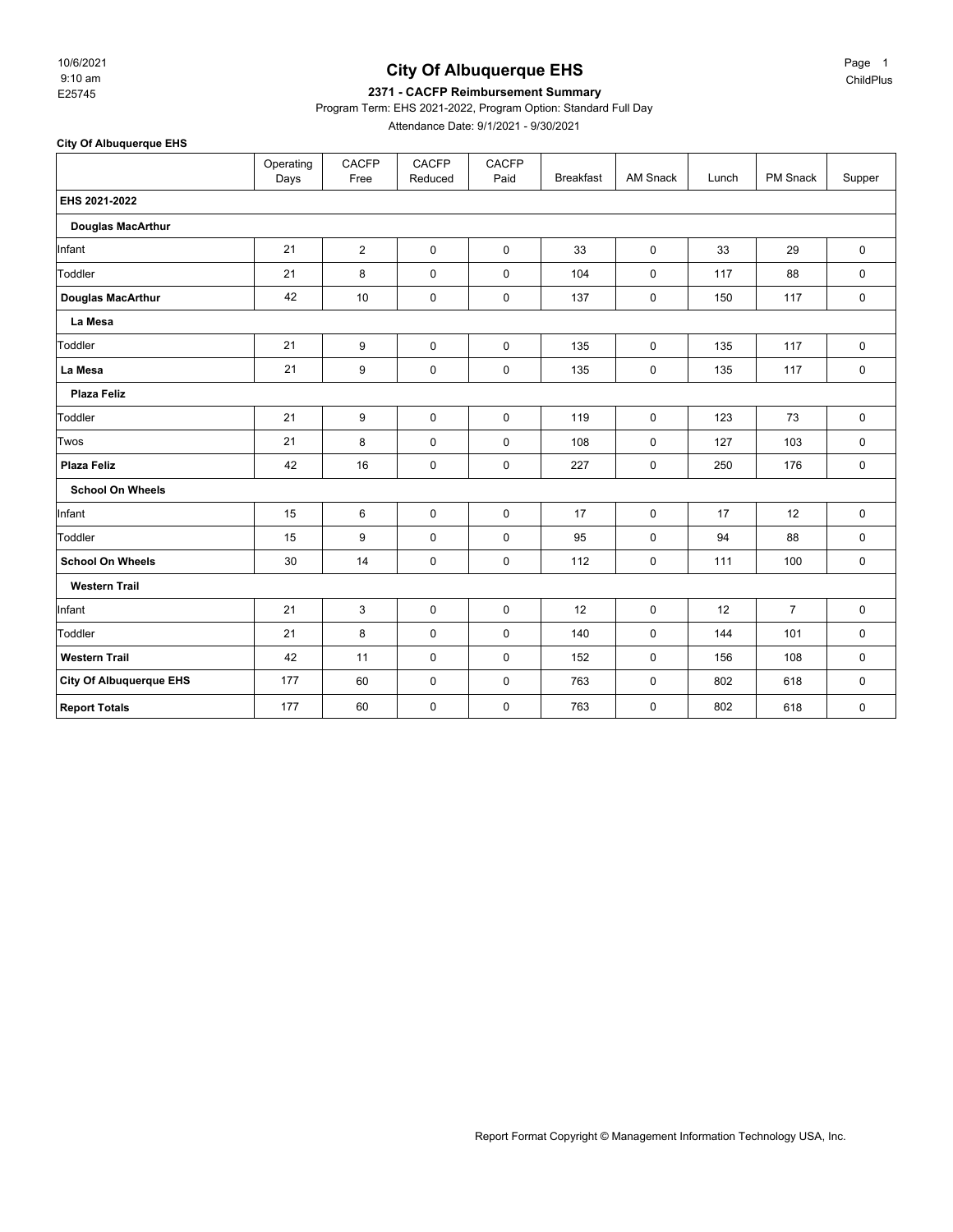# $10/6/2021$  Page 1 of 1 and  $10/6/2021$  Page 1 of 1

#### **2301 - Average Daily Attendance**

Program Term: EHS 2021-2022, Program Option: Standard Full Day, Attendance Date: 9/1/2021 - 9/30/2021

#### **City Of Albuquerque EHS**

|                          |                                |                      | <b>Attendance Records</b>                   |             | Operating     |                  | <b>Funded Enrollment</b> |                     | <b>Actual Enrollment</b> |                                              |
|--------------------------|--------------------------------|----------------------|---------------------------------------------|-------------|---------------|------------------|--------------------------|---------------------|--------------------------|----------------------------------------------|
|                          |                                | Present <sup>9</sup> | Absent <sup>6</sup><br>Neither <sup>'</sup> |             | Days          | ADA <sup>1</sup> |                          | Count  % Attendance |                          | Count <sup>2</sup> % Attendance <sup>3</sup> |
| <b>Douglas MacArthur</b> |                                |                      |                                             |             |               |                  |                          |                     |                          |                                              |
| Infant                   |                                | 33                   | 9                                           | $\mathbf 0$ | 21            | 1.57             | 8                        | 19.64%              | 2.00                     | 78.57%                                       |
| <b>Toddler - EH</b>      |                                | 117                  | 51                                          | 0           | 21            | 5.57             | 8                        | 69.64%              | 8.00                     | 69.64%                                       |
|                          | <b>Site Total</b>              | 150                  | 60                                          | 0           | 21.00 (avg)   | 7.14             | 16                       | 44.64%              | 10.00                    | 71.43%                                       |
| La Mesa                  |                                |                      |                                             |             |               |                  |                          |                     |                          |                                              |
| <b>Toddler - EH</b>      |                                | 136                  | 31                                          | 0           | 21            | 6.48             | 8                        | 80.95%              | 7.95                     | 81.44%                                       |
|                          | <b>Site Total</b>              | 136                  | 31                                          | 0           | 21.00 (avg)   | 6.48             | 8                        | 80.95%              | 7.95                     | 81.44%                                       |
| <b>Plaza Feliz</b>       |                                |                      |                                             |             |               |                  |                          |                     |                          |                                              |
| <b>Toddler - EH</b>      |                                | 125                  | 39                                          | $\mathbf 0$ | 21            | 5.95             | 8                        | 74.40%              | 7.81                     | 76.22%                                       |
| <b>Twos</b>              |                                | 127                  | 38                                          | $\mathbf 0$ | 21            | 6.05             | 8                        | 75.60%              | 7.86                     | 76.97%                                       |
|                          | <b>Site Total</b>              | 252                  | 77                                          | 0           | $21.00$ (avg) | 12.00            | 16                       | 75.00%              | 15.67                    | 76.60%                                       |
| <b>School On Wheels</b>  |                                |                      |                                             |             |               |                  |                          |                     |                          |                                              |
| Infant                   |                                | 49                   | 32                                          | $\pmb{0}$   | 15            | 3.27             | 8                        | 40.83%              | 5.40                     | 60.49%                                       |
| <b>Toddler</b>           |                                | 96                   | 24                                          | 0           | 15            | 6.40             | 8                        | 80.00%              | 8.00                     | 80.00%                                       |
|                          | <b>Site Total</b>              | 145                  | 56                                          | $\mathbf 0$ | 15.00 (avg)   | 9.67             | 16                       | 60.42%              | 13.40                    | 72.14%                                       |
| <b>Western Trail</b>     |                                |                      |                                             |             |               |                  |                          |                     |                          |                                              |
| Infant                   |                                | 55                   | 8                                           | 0           | 21            | 2.62             | 8                        | 32.74%              | 3.00                     | 87.30%                                       |
| <b>Toddler</b>           |                                |                      | 15                                          | 0           | 21            | 6.86             | 8                        | 85.71%              | 7.57                     | 90.57%                                       |
|                          | <b>Site Total</b>              | 199                  | 23                                          | $\mathbf 0$ | 21.00 (avg)   | 9.48             | 16                       | 59.23%              | 10.57                    | 89.64%                                       |
|                          | <b>City Of Albuquerque EHS</b> | 882                  | 247                                         | 0           | 19.67 (avg)   | 44.77            | 72                       | 62.29%              | 57.59                    | 78.12%                                       |
|                          | <b>Report Totals</b>           | 882                  | 247                                         | 0           | 19.67 (avg)   | 44.77            | 72                       | 62.29%              | 57.59                    | 78.12%                                       |

1. ADA for each clasroom is the sum of statuses selected to count as 'Present' on the setup screen divided by the Operating Days for that classroom.

2. Actual Enrollment Count for each classroom is the sum of the Present and Absent columns divided by the Operating Days

3. Percent Attendance is the Present count divided by the sum of Present and Absent Count

4. Site totals for ADA, Funded Enrollment Count, and Actual Enrollment count are the sum of that count for each of the site's classrooms.

5. Statuses counted as Present: Present(P), Present Offsite(PO), Tardy(T), Left Early(LE), Tardy and Left Early(TLE)

6. Statuses counted as Absent: Excused(E), Unexcused(U)

7. Statuses counted as Neither: Not Scheduled (N)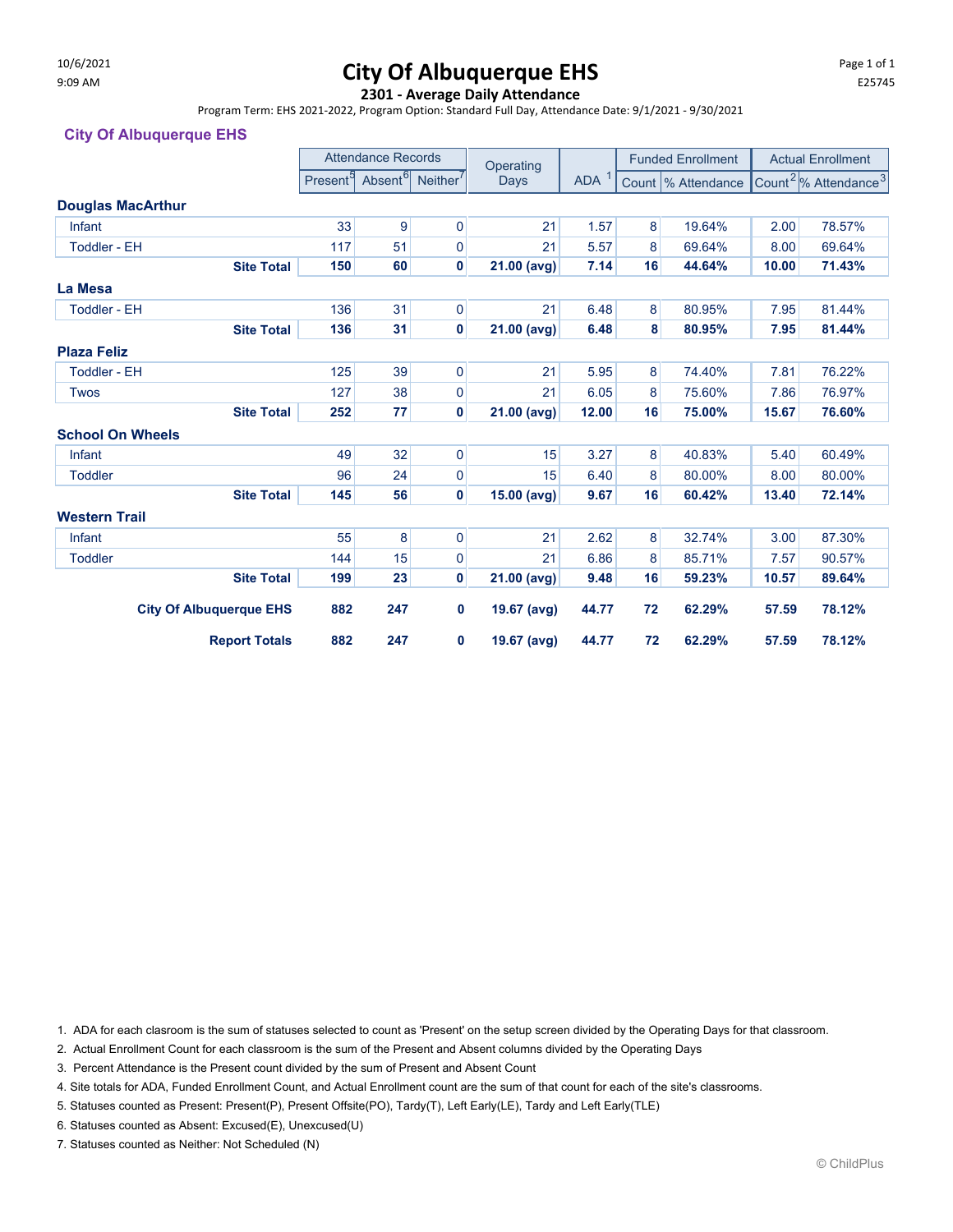#### **FAMILY AND COMMUNITY SERVICES DEPARTMENT EARLY HEADSTART PROGRAM - FY 2022 EXPENDITURE REPORT FEDERAL GRANT ( 3164020 ) September 30, 2021**

| <b>ACCOUNT</b>                 |               |             |               |                  |                          |                          |                          |                          |                          |                          |                          |                          |                          |            | <b>YTD</b>               | <b>REMAINING</b>                 | %               |
|--------------------------------|---------------|-------------|---------------|------------------|--------------------------|--------------------------|--------------------------|--------------------------|--------------------------|--------------------------|--------------------------|--------------------------|--------------------------|------------|--------------------------|----------------------------------|-----------------|
| <b>DESCRIPTION</b>             | <b>Budget</b> | <b>JULY</b> | <b>AUGUST</b> | <b>SEPTEMBER</b> | <b>OCTOBER</b>           | <b>NOVEMBER</b>          | <b>DECEMBER</b>          | <b>JANUARY</b>           | <b>FEBRUARY</b>          | <b>MARCH</b>             | <b>APRIL</b>             | <b>MAY</b>               |                          | JUNE FINAL | <b>EXPENSES</b>          | <b>BALANCE</b>                   | <b>EXPENDED</b> |
| Salaries and Wages             | 1,268,153.00  | 78,196.08   | 75,869.05     | 69,854.98        |                          |                          |                          |                          |                          |                          |                          |                          |                          |            | 223,920.11               | 1,044,232.89                     | 17.66%          |
| <b>Fringe Benefits</b>         | 600,954.00    | 33,797.05   | 30.487.30     | 30.649.82        |                          |                          |                          |                          |                          |                          |                          |                          |                          |            | 94,934.17                | 506,019.83                       | 15.80%          |
| <b>Total Personnel Costs</b>   | 1.869.107.00  | 111.993.13  | 106.356.35    | 100,504.80       | $\sim$                   | $\sim$                   | $\sim$                   | $\overline{\phantom{a}}$ | $\sim$                   | $\sim$                   | $\overline{\phantom{a}}$ | $\overline{\phantom{a}}$ | $\sim$                   | $\sim$     | 318,854.28               | 1,550,252.72                     | 17.06%          |
|                                |               |             |               |                  |                          |                          |                          |                          |                          |                          |                          |                          |                          |            |                          |                                  |                 |
| <b>Supplies</b>                |               |             |               |                  |                          |                          |                          |                          |                          |                          |                          |                          |                          |            |                          |                                  |                 |
| 522000-Supplies                | 27,500.00     | 363.18      |               |                  |                          |                          |                          |                          |                          |                          |                          |                          |                          |            | 363.18                   | 27,136.82                        | 1.32%           |
| 522032-Supplies-Food           | 10,000.00     |             | 508.43        |                  |                          |                          |                          |                          |                          |                          |                          |                          |                          |            | 508.43                   | 9,491.57                         | 5.08%           |
| 522048-Supplies-Office         | 17,000.00     |             | 812.90        | 994.93           |                          |                          |                          |                          |                          |                          |                          |                          |                          |            | 1,807.83                 | 15,192.17                        | 10.63%          |
| 522054-Supplies-Other          | 10.000.00     | 533.72      |               |                  |                          |                          |                          |                          |                          |                          |                          |                          |                          |            | 1,575.60                 | 8,424.40                         | 15.76%          |
| 522510-Travel - Local/In State |               |             | 198.20        | 43.68            |                          |                          |                          |                          |                          |                          |                          |                          |                          |            |                          |                                  | 0.00%           |
| 523410-License Renewals        |               |             | 800.00        |                  |                          |                          |                          |                          |                          |                          |                          |                          |                          |            |                          |                                  | 0.00%           |
| <b>Total Supplies</b>          | 64,500.00     | 896.90      | 2,319.53      | 1,038.61         | $\sim$                   | $\sim$                   | $\sim$                   | $\blacksquare$           | $\overline{\phantom{0}}$ | $\sim$                   | $\overline{\phantom{a}}$ | $\blacksquare$           | $\sim$                   | $\sim$     | 4,255.04                 | 60,244.96                        | 6.60%           |
|                                |               |             |               |                  |                          |                          |                          |                          |                          |                          |                          |                          |                          |            |                          |                                  |                 |
| Other                          |               |             |               |                  |                          |                          |                          |                          |                          |                          |                          |                          |                          |            |                          |                                  |                 |
| 521500-Utilities               | 3,500.00      |             |               |                  |                          |                          |                          |                          |                          |                          |                          |                          |                          |            | $\sim$                   | 3,500.00                         | $0.00\%$        |
| 523800-Repairs & Mainten       | 8,476.00      | 370.58      | 371.21        | 413.65           |                          |                          |                          |                          |                          |                          |                          |                          |                          |            | 1,155.44                 | 7,320.56                         | 13.63%          |
| 521000-Other service           | 15,500.00     |             |               |                  |                          |                          |                          |                          |                          |                          |                          |                          |                          |            | $\overline{\phantom{a}}$ | 15,500.00                        | 0.00%           |
| 523000-Training                |               |             | 125.00        |                  |                          |                          |                          |                          |                          |                          |                          |                          |                          |            | 125.00                   | (125.00)                         | 0.00%           |
| <b>Total Others</b>            | 27,476.00     | 370.58      | 496.21        | 413.65           | $\sim$                   | $\overline{\phantom{a}}$ | $\overline{\phantom{a}}$ | $\sim$                   |                          | $\mathbf{r}$             |                          |                          | $\overline{\phantom{a}}$ | $\sim$     | 1,280.44                 | 26,195.56                        | 4.66%           |
|                                |               |             |               |                  |                          |                          |                          |                          |                          |                          |                          |                          |                          |            |                          |                                  |                 |
| Contractual                    |               |             |               |                  |                          |                          |                          |                          |                          |                          |                          |                          |                          |            |                          |                                  |                 |
| 527500-Contractual (Traini     | 28,000.00     |             | 3,730.59      |                  |                          |                          |                          |                          |                          |                          |                          |                          |                          |            | 3,730.59                 | 24,269.41                        | 13.32%          |
| 520500-Contractual (Profes     | 3.000.00      |             |               |                  |                          |                          |                          |                          |                          |                          |                          |                          |                          |            | $\sim$                   | 3.000.00                         | 0.00%           |
| <b>Total Contractual</b>       | 31.000.00     | $\sim$      | 3,730.59      | $\sim$           | $\sim$                   | $\sim$                   | $\sim$                   | $\sim$                   | $\sim$                   | $\sim$                   | $\sim$                   | $\sim$                   | $\sim$                   | $\sim$     | 3,730.59                 | 27,269.41                        | 12.03%          |
|                                |               |             |               |                  |                          |                          |                          |                          |                          |                          |                          |                          |                          |            |                          |                                  |                 |
| <b>GRAND TOTAL</b>             | 1,992,083.00  | 113,260.61  | 112,902.68    | 101,957.06       | $\overline{\phantom{a}}$ | $\overline{\phantom{a}}$ | $\overline{\phantom{a}}$ |                          | $\overline{\phantom{a}}$ | $\overline{\phantom{a}}$ | $\overline{\phantom{a}}$ | $\sim$                   | $\sim$                   |            | 328,120.35               | 1,663,962.65                     | 16.47%          |
|                                |               |             |               |                  |                          |                          |                          |                          |                          |                          |                          |                          |                          |            |                          |                                  |                 |
|                                | 2,012,979.00  |             |               |                  |                          |                          |                          |                          |                          |                          |                          |                          |                          |            |                          | Current%                         | 16.47%          |
|                                | 20,896.00     |             |               |                  |                          |                          |                          |                          |                          |                          |                          |                          |                          |            |                          | Should Be                        | 25%             |
|                                |               |             |               |                  |                          |                          |                          |                          |                          |                          |                          |                          |                          |            |                          | <b>Under spent</b>               | 9%              |
|                                |               |             |               |                  |                          |                          |                          |                          |                          |                          |                          |                          |                          |            |                          |                                  |                 |
|                                |               |             |               |                  |                          |                          |                          |                          |                          |                          |                          |                          |                          |            |                          | Possible reversion \$ 169.900.40 |                 |